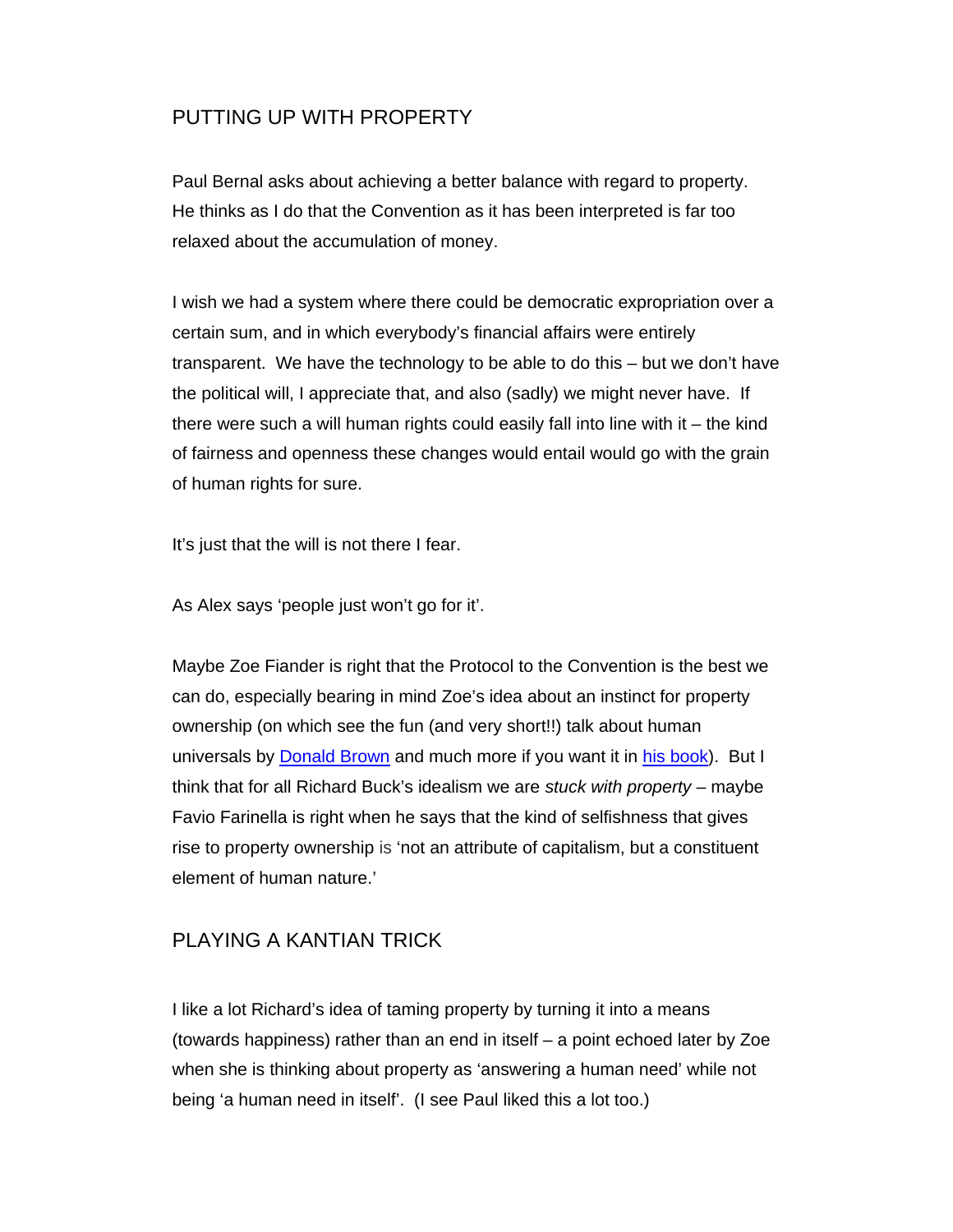I think what these two interventions show is how important it is to have underlying values that explain your support for rights, show why you like some a lot and others not at all. Favio Farinella's fascinating account of the way human rights were worked through in Argentina during that country's financial crisis gives us another example of the same point in play, with property arguments succeeding there when they led somewhere else (health, education) but not working when they tried to stand on their own.

As for me – I'm with Richard and Zoe: let's instrumentalise rather than fetishise our inclination towards the exclusive possession of things.

### WHAT DO WE MEAN BY PROPERTY?

Joe Hoover and Zoe are right that we need to think hard about the kind of property we have in mind when we make practical suggestions for its subjugation: Joe especially does a lot of careful work in his post in thinking this point through (and, by the by, mentioning a book by Neil Stammers which I think one of the best treatments of human rights to have come out in past few years - Human Rights and Social Movements). And again by the by I remember reading Bill Gates's commencement address at Harvard (delivered in 2007) and being very moved by it – doesn't read like the thoughts of a human rights violator!

But I don't think that, much as we might like to, we can pull off Richard's later suggestion that property 'not be considered a right.' As Anthony J Langlois reminds us, however much we might not like it, 'the contemporary international human rights regime is one which is born out of a liberal political philosophy and history in which notions of property are central'. We are back with being stuck with property I fear.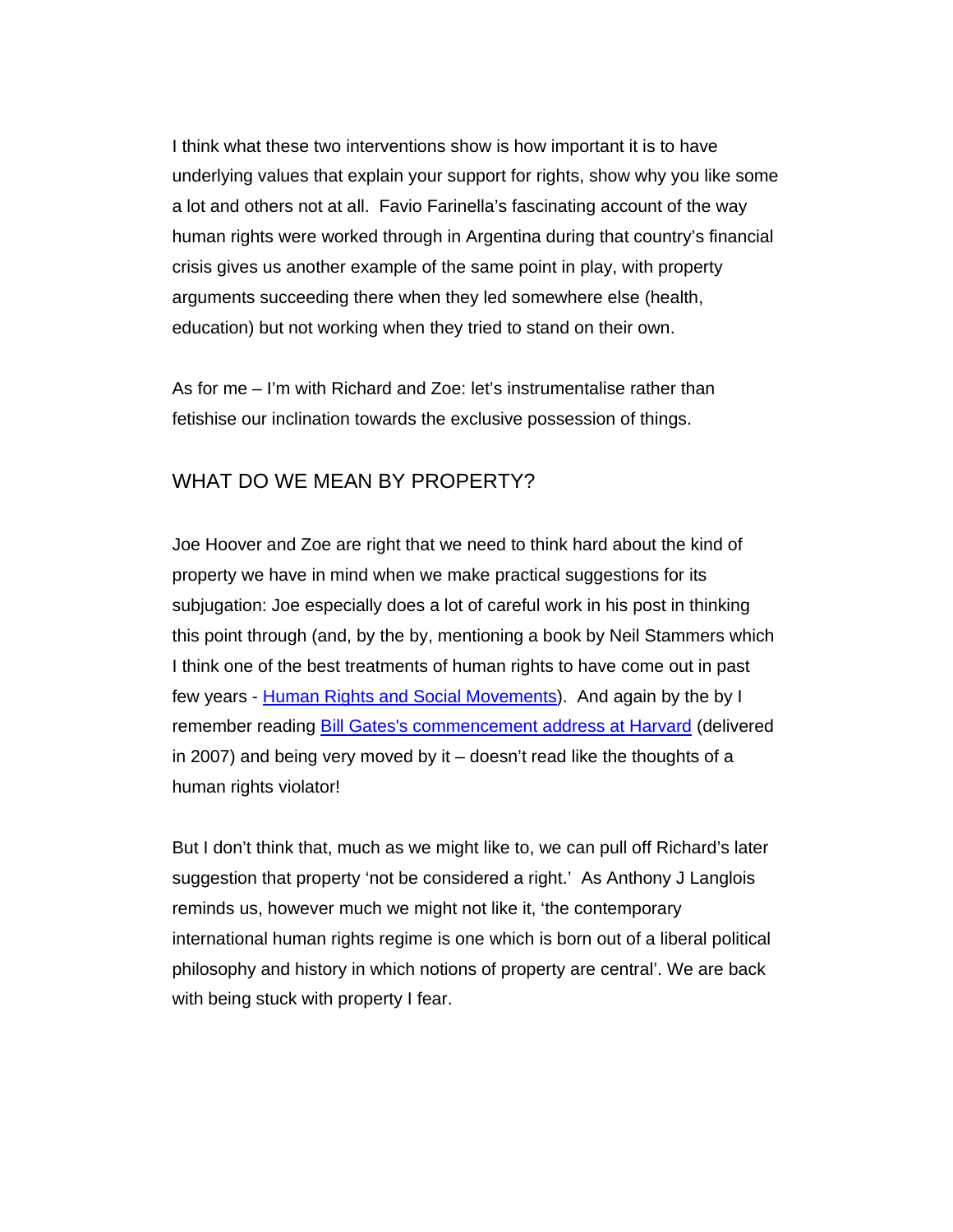(Incidentally I think that the way the right to property is worked through in law is often along the lines Richard identifies with distinctions being made in practice between the differing needs of rights-holders.)

#### BUT WHAT DOES OUR HOUSE ICONOCLAST THINK?

I doubt he would agree with Richard or indeed (though he is too polite to say so!) with much of my track.

Alex is fast emerging as the brave 'sayer of the unsayable' in our project and all the more welcome for that.

He defends property as 'sacrosanct … a basic and inviolable human right' and he would not, I think, worry so much about inequality, emphasising instead a merit-based society - one in which opportunity is there for all but the rewards of it can be kept by the achievers who seize it (and I guess their families).

I wonder what Alex made of Federico Burlon's excellent summary of Robert Nozick's views on property? I fear, Federico, that Nozick (of whom Federico is critical and whom I can't abide) may have a new disciple!

The interchange between Alex, Paul, Zoe and Richard rehearses the key points – I couldn't help noticing that Richard's fundamentals took him into education and he distinguished between primary and secondary (free) and tertiary (different sources of funding) – for myself I feel that the university debate just now is about a lot more than money – it goes to the core of the kind of society we want to have here in England: I agree with Anthony about the importance of this debate as an illustration of general principle – I develop my perspective in my side track on higher education.

(As someone who 'tends to crave minimal government in general', Alex will I hope have something to say about my attack on libertarianism, which I think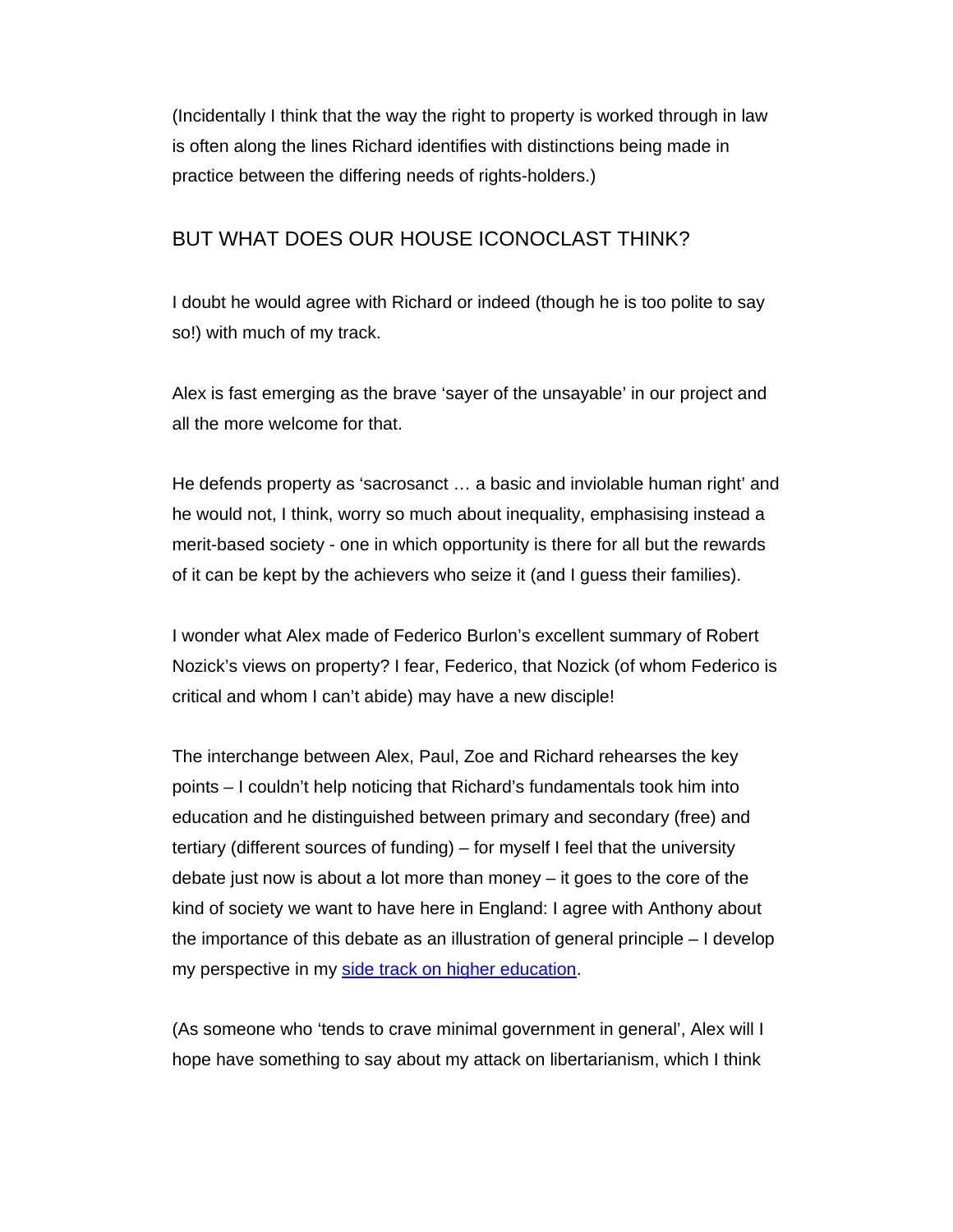of as a 'dangerous ally' and warn about in one of my tracks on manifesto point eight.)

### 'FLOURISHING'?

Richard and Paul pick up on this idea. Yes it's a good word, and vital. This notion of people leading successful lives of flourishing permeates what I mean by human rights. And when I think of flourishing I think of more than people simply doing what they want - I think of them making the best of themselves. So for me it does have this moral dimension. I think I will need to come back to this for sure – and probably when I write again about religion. Human flourishing is a very old idea, and may well have got going properly in ancient Greece, but it's also very much a part of how many of our mainstream religions view the world.

## PET DOGS?

Can we own sentient beings, particularly if as I'll be arguing (manifesto point seven) that they can also have rights? I think, Anthony, that for me the answer has to be 'yes' and 'no' – pet dogs are not the same as slaves but that is not to say they do not need and have rights. As I say, more later.

#### AND AN AFTER-RESPONSE TO AN AFTER-THOUGHT

Christina comes in with a late comment on Track 2. I know very irregular and all that but can human rights people be also sticklers for *all* the rules?

Albie Sachs is a great man. And a terrific judge. Did you all know he is also an inspirational speaker – in my seven years of doing public events at the centre for the study of human rights at LSE Albie's speech to us (done without a semblance of a note) was the most majestic, the most inspirational of all the